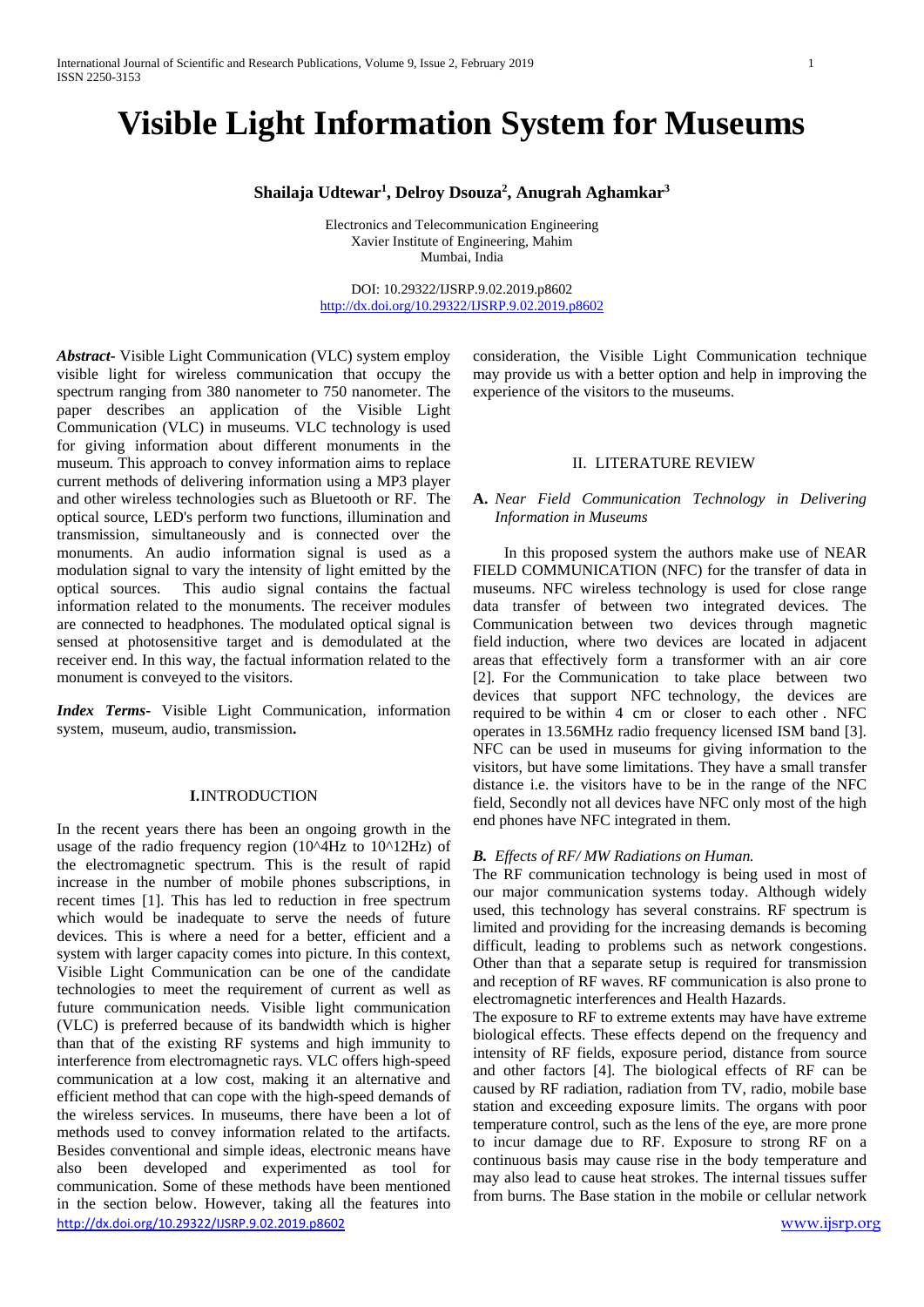International Journal of Scientific and Research Publications, Volume 9, Issue 2, February 2019 5 ISSN 2250-3153

can be considered as relative low power systems. Therefore, as far as the human health is concerned, focus should be more on hand held mobile phones rather than the base stations. This is because the mobile phone antennas deliver much of their RF energy to very small portions of the user's body. Keeping that in mind, exposure limits are designed to keep RF energy absorbed by the body well below the lowest level than the harmful limits.The 1992 ANSI/IEEE exposure standard for the general public is 1.2mW/cm^2 for antennas operating in the range of 1800-2000 MHZ [5]. Antennas operating in 900 MHz range have limit range of 0.57 mow/cm^2. In the presence of more than one antenna, the total power produced by each individual antenna is taken into consideration

#### *C. Visible Light Communication*

Visible Light Communication is a technology which uses Light as a medium for communication. The light from the optical source acts as a carrier signal and the information to be transmitted acts as the modulating signal. The communication is possible by varying the intensity of the light in accordance with the information signal. The VLC uses visible light that occupy the spectrum from 400 nano meter to 700 nano meter corresponding to the frequency spectrum of 400THz to 800 THz [6]. Thus large bandwidth is available. Communication through light is a high speed wireless technique.

The VLC technology can be used in different applications as a substitute to the RF, where the factors such as electromagnetic radiation and security need to be taken into consideration. The RF signal tends to interfere with other RF signals. Such interferences are undesirable in applications such as navigation of aircrafts. Therefore in fields of application which are sensitive to electromagnetic radiation, the Light fidelity is a better option. Also, Li Fi supports Internet of Thing (IoT). Another application of VLC is in vehicle to vehicle communication. VLC can be a useful tool where the RF communication cannot be used such as mines and excavations.

## *D. Transmission of data, audio signal and text using VLC*

 In this study, they make use of the technology called light fidelity which is more commonly known as Li-Fi. The data is transmitted in several bit-streams through highspeed flickering of the LED bulb and decoded on the receiver side which consists of a photo detector. This happens in the form of a binary transmission of data, where '0' is the LED in its 'off state' and '1' is the LED in its 'on-state'. The important component on the transmitter side is the Voltage Controlled Oscillator (VCO) which varies the switching frequency of light.

The data to be transmitted modulates the VCO and generates the FM signal at the output. VCO generates Square wave as there are only two states of the LED's i.e ON state and OFF state. Transmission of high quality audio with the distance of upto 1m can be achieved and improvements can be made by adding focusing lens between the transmitter and the receiver [7].

### III. PROPOSED METHOD



Figure:1 Proposed Block Diagram

 The proposed design for implementation of the information system using visible light can be divided into two sections, the transmitter design and the receiver design. The transmitter module is supposed to be installed over or in the vicinity of the monuments. The transmitter is basically a transistor amplifier with LED as an optical source at the output. In this way, the information signal which is the input to the amplifier modulates the light intensities emitted by the optical source. The amplifier used in the design is based on transistor BC548, operating in common emitter configuration. R-C coupled stages have been introduced in order to improve the amplifier gain. This will, in return, increase the range of communication of the information system. Gain of 110 to 800 can achieved using this amplifier. The receiver module consist of a photo detector at the input to receive the modulated light intensities. As in the case transmitter, the receiver also, is merely an amplifier to detect and amplify the received light. However , in contrast with the transmitter, the amplification here is done using IC 386. Basically an audio power amplifier, IC 386 is capable of providing voltage gain from 20 to 200. The IC has gain control pins (pin 1 and 8) to vary the gain of the amplifier. The detected and amplified output is driven by either a speaker or headphones and is conveyed to the visitors of the museum.

#### IV. RESULT AND CONCLUSION